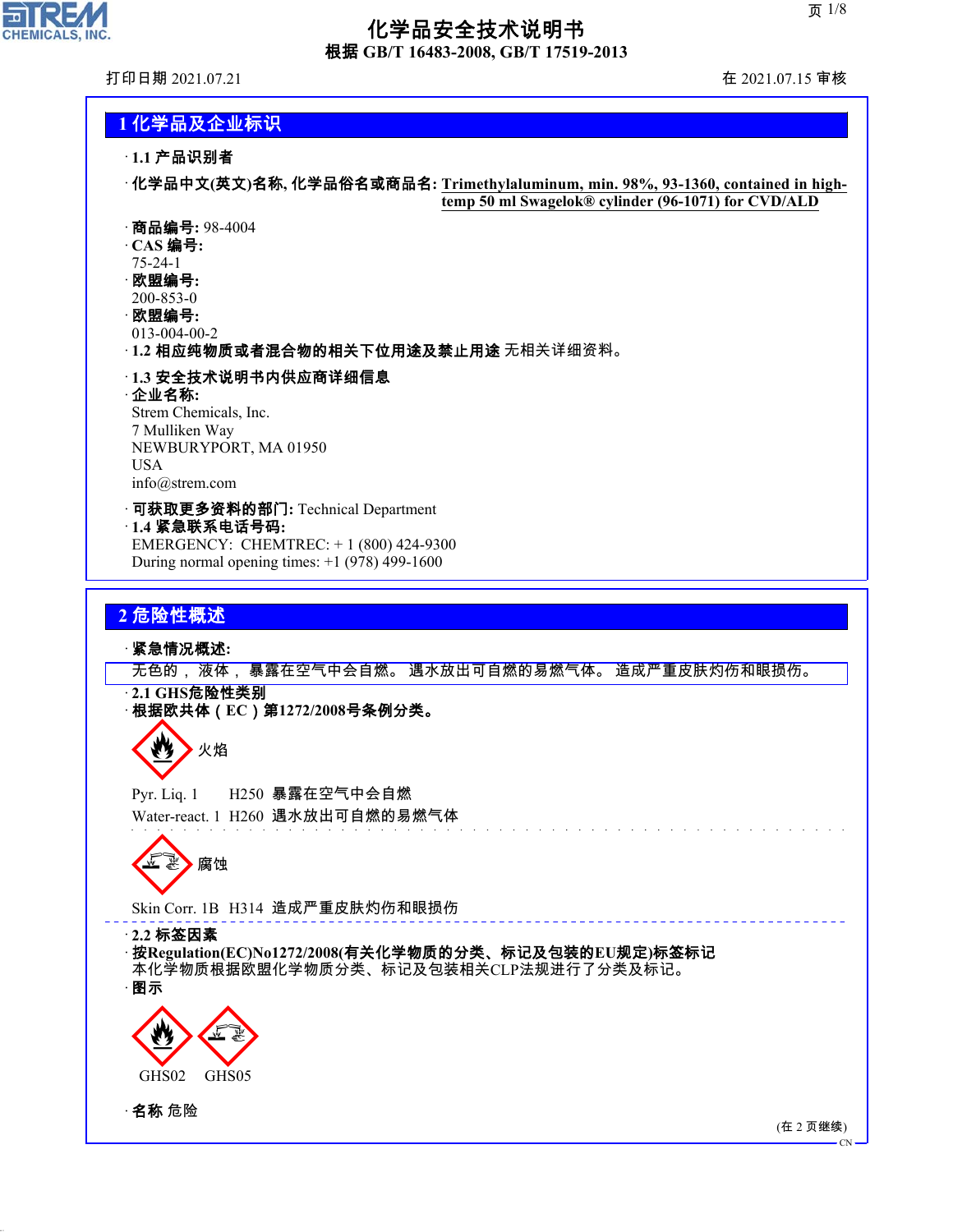根据 **GB/T 16483-2008, GB/T 17519-2013**

打印日期 2021.07.21 在 2021.07.15 审核

ᄀ

**CHEMICALS, INC.** 



## **3** 成分**/**组成信息

- · **3.1** 纯品
- · **CAS**号 化学名**,** 通用名
- 75-24-1 三甲基铝
- ·鉴别编号∶
- · 欧盟编号**:** 200-853-0 · 欧盟编号**:** 013-004-00-2

### **4** 急救措施

44.1.1

- · **4.1** 应急措施要领
- · 总说明**:** 马上脱下染有该产品的衣服.
- · 吸入**:** 万一病人不清醒时,请让病人侧趟以便移动.
- · 皮肤接触**:** 马上用水和肥皂进行彻底的冲洗.
- · 眼睛接触**:** 张开眼睛在流水下冲洗数分钟. 然后谘询医生.
- · 食入**:** 喝大量的清水和提供新鲜的空气. 马上召唤医生.
- · **4.2** 最重要的急慢性症状及其影响 无相关详细资料。
- · **4.3** 需要及时的医疗处理及特别处理的症状 无相关详细资料。

(在 3 页继续)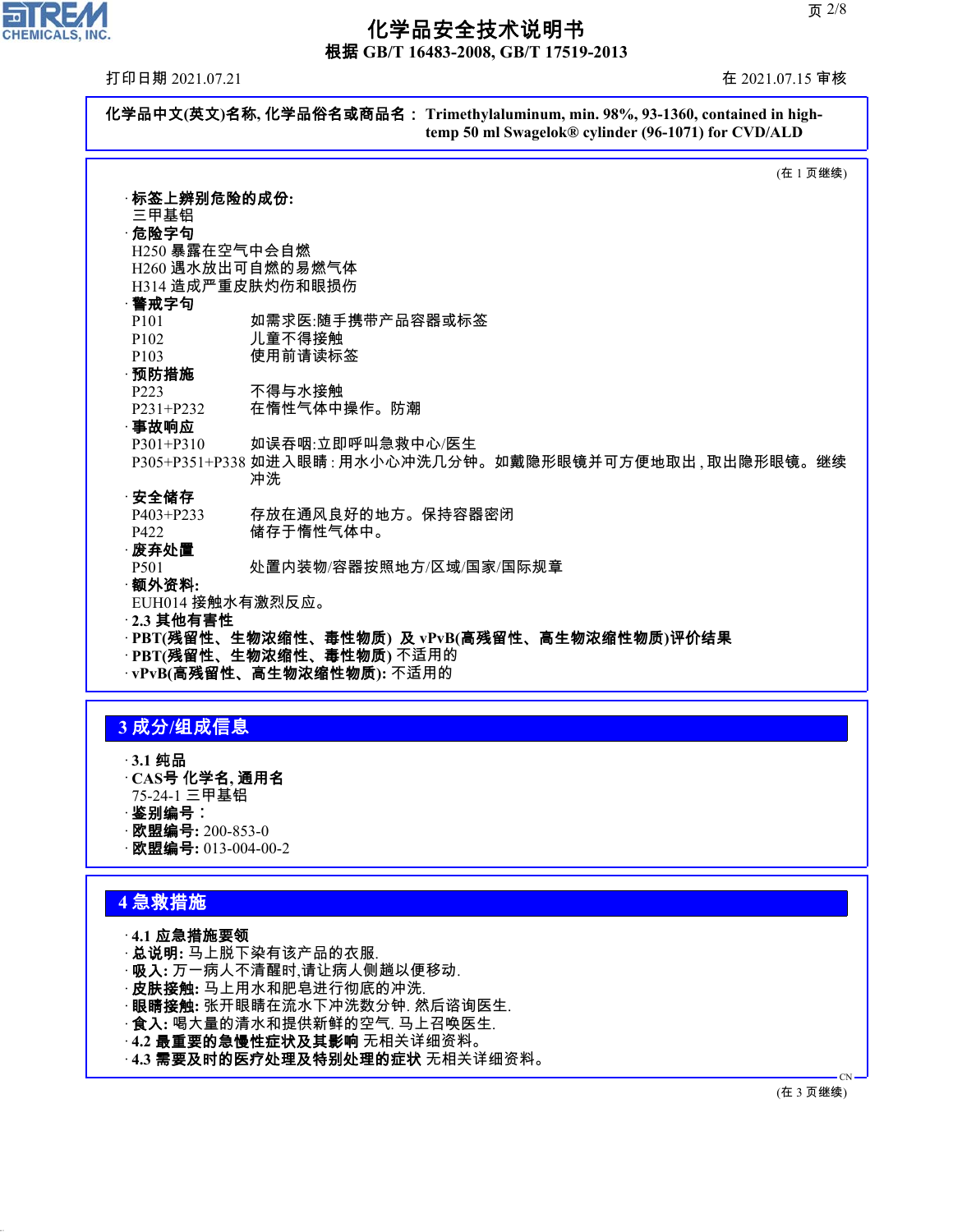根据 **GB/T 16483-2008, GB/T 17519-2013**

打印日期 2021.07.21 在 2021.07.15 审核

미디

**CHEMICALS, INC.** 

化学品中文**(**英文**)**名称**,** 化学品俗名或商品名: **Trimethylaluminum, min. 98%, 93-1360, contained in hightemp 50 ml Swagelok® cylinder (96-1071) for CVD/ALD**

(在 2 页继续)

## **5** 消防措施

- · **5.1** 灭火方法 · 灭火的方法和灭火剂**:**
- 使用二氧化碳 (CO2). 切勿使用水. 使用沙粒. 切勿使用水. 使用特制的粉末扑灭金属火焰. 切勿使用水. 使用二氧化碳 (CO2)、沙粒、灭火粉末. 切勿使用水. 使用适合四周环境的灭火措施. · 为了安全**,**不适当的灭火剂会**:** 水 · **5.2** 特別危险性 在加热期间或失火的情况下,产生有毒气体. · **5.3** 特殊灭火方法 · 消防人員特殊的防护装备**:** 口腔呼吸保护装置.

### **6** 泄漏应急处理

· **6.1** 保护措施 装上呼吸保护装置. 带上保护仪器. 让未受到保护的人们远离. · **6.2** 环境保护措施**:** 避免渗入污水系统、深坑和地窖. · **6.3** 密封及净化方法和材料**:** 吸收液体粘合原料 (沙粒、硅藻土、酸性粘合剂、通用粘合剂、锯屑). 使用中和剂. 根据第 13 条条款弃置受污染物. 确保有足够的通风装置. 切勿用水或水溶清洁剂来冲清. · **6.4** 参照其他部分 有关安全处理的资料请参阅第 7 节. 有关个人保护装备的的资料请参阅第 8 节.

### **7** 操作处置与储存

44.1.1

· **7.1** 储存 确保工作间有良好的通风/排气装置. 小心打开及处理贮藏器. 防止气溶胶的形成. · 有关火灾及防止爆炸的资料**:** 远离火源-切勿吸烟. 提供呼吸保护装置. · **7.2** 混合危险性等安全储存条件 · 储存**:**

有关弃置的资料请参阅第 13 节.

· 储存库和容器须要达到的要求**:** 没有特别的要求. · 有关使用一个普通的储存设施来储存的资料**:** 不需要. · 有关储存条件的更多资料**:** 将容器密封. 储存密封的贮藏器内,并放在阴凉、干爽的位置. · **7.3** 具体的最终用户 无相关详细资料。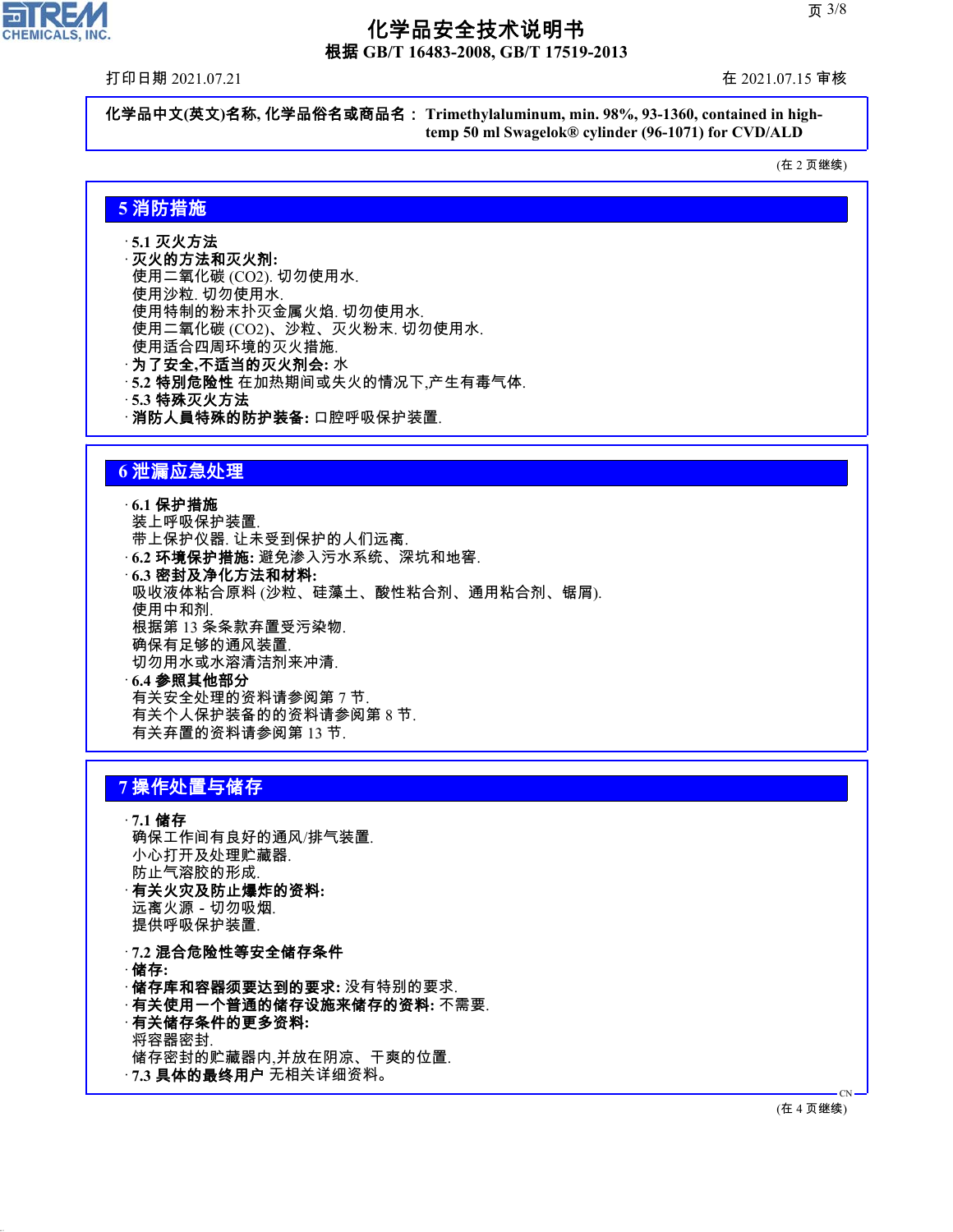根据 **GB/T 16483-2008, GB/T 17519-2013**

打印日期 2021.07.21 在 2021.07.15 审核

 $\overline{\mathbf{r}}$ 

**CHEMICALS, INC.** 

化学品中文**(**英文**)**名称**,** 化学品俗名或商品名: **Trimethylaluminum, min. 98%, 93-1360, contained in hightemp 50 ml Swagelok® cylinder (96-1071) for CVD/ALD**

(在 3 页继续)

### **8** 接触控制和个体防护

· 工程控制方法**:** 没有进一步数据;见第 7 项.

#### · **8.1** 控制变数

- · 在工作场需要监控的限值成分 不要求.
- · 额外的资料**:** 制作期间有效的清单将作为基础来使用.
- · **8.2** 遗漏控制
- · 个人防护设备**:**

#### · 一般保护和卫生措施**:**

远离食品、饮料和饲料. 立即除去所有的不洁的和被污染的衣服. 在休息之前和工作完毕后请清洗双手. 分开储存保护性衣服. 避免和眼睛及皮肤接触.

· 呼吸系统防护**:**

如果曾短暂接触或在低污染的情况下,请使用呼吸过滤装置. 如果曾深入或较长时间接触,请使用独立的呼 吸保护装置.

· 手防护**:**



手套的物料必须是不渗透性的, 且能抵抗该产品/物质/添加剂. 基于缺乏测试, 对于产品/制剂/化学混合物, 并不会提供手套材料的建议 选择手套材料时, 请注意材料的渗透时间, 渗滤率和降解参数 · 手套材料 选择合适的手套不单取决于材料, 亦取决于质量特征, 以及来自哪一间生产厂家 · 渗入手套材料的时间 请向劳保手套生产厂家获取准确的破裂时间并观察实际的破裂时间 · 眼睛防护**:**



44.1.1

密封的护目镜

| 9理化特性             |                    |  |  |
|-------------------|--------------------|--|--|
|                   | 9.1 有关基本物理及化学特性的信息 |  |  |
| 一般说明              |                    |  |  |
| ·外观:              |                    |  |  |
| 形状:               | 液体                 |  |  |
| 颜色:               | 无色的                |  |  |
| $\cdot$ 气味:       | 无气味的               |  |  |
| ·嗅觉阈限             | 未决定.               |  |  |
| ·pH值:             | 未决定.               |  |  |
| ·条件的更改            |                    |  |  |
| 熔点:               | 15.4 °C            |  |  |
| 沸点/初沸点和沸程: 127 °C |                    |  |  |
|                   |                    |  |  |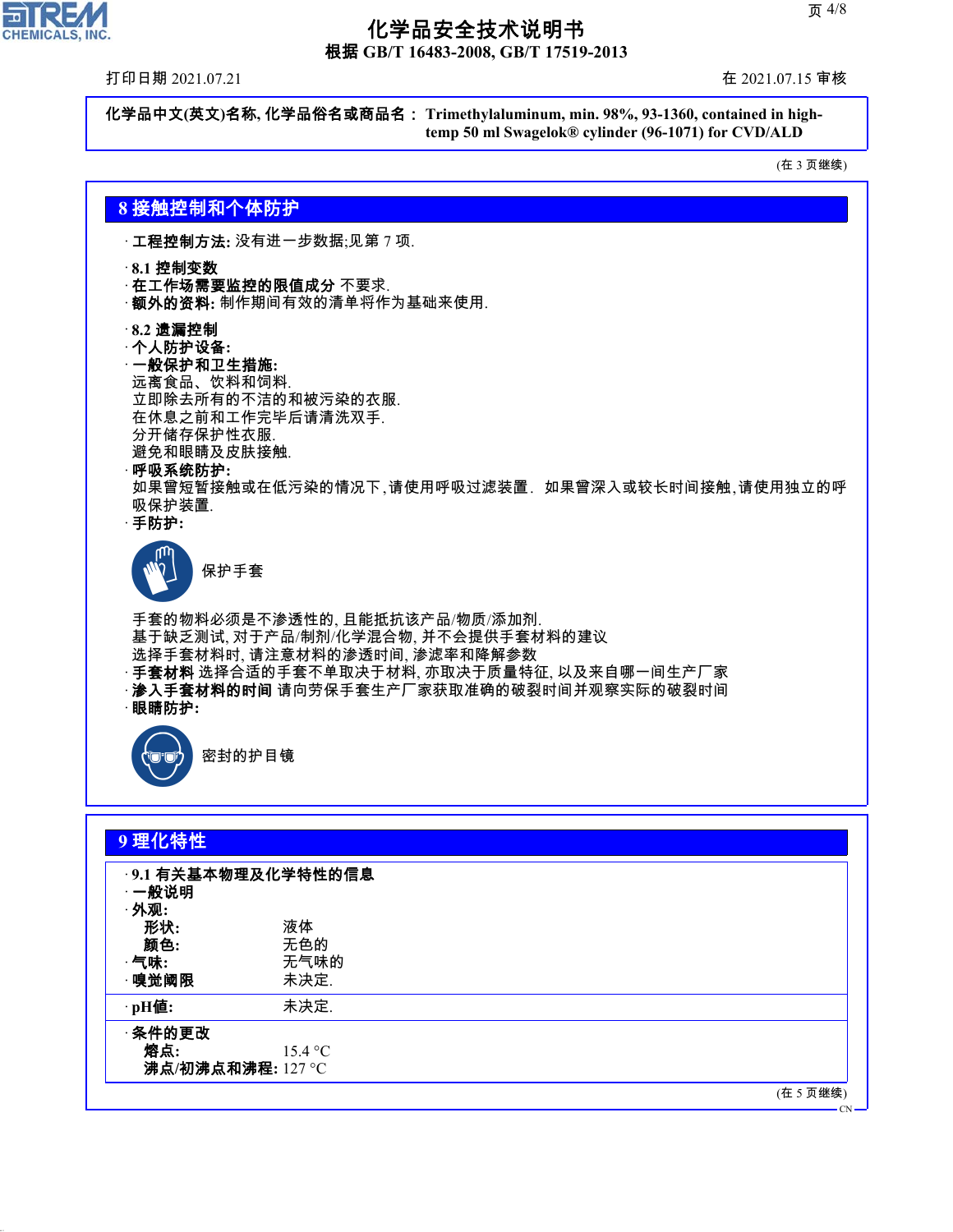

根据 **GB/T 16483-2008, GB/T 17519-2013**

打印日期 2021.07.21 在 2021.07.15 审核

| 化学品中文(英文)名称, 化学品俗名或商品名: Trimethylaluminum, min. 98%, 93-1360, contained in high- |
|----------------------------------------------------------------------------------|
| temp 50 ml Swagelok® cylinder (96-1071) for CVD/ALD                              |

|                                             | (在 4 页继续)                                         |  |
|---------------------------------------------|---------------------------------------------------|--|
| ·闪点:                                        | $-17$ °C                                          |  |
| · <b>可燃性 (固体、气体):</b> 未决定.                  |                                                   |  |
| · 点火温度:                                     |                                                   |  |
| 分解溫度:                                       | 未决定.                                              |  |
| · 自燃溫度:                                     | 在空气中是自发点燃的.                                       |  |
| ·爆炸的危险性:                                    | 未决定.                                              |  |
| ·爆炸极限:<br>较低:<br>较高:                        | 未决定.<br>未决定.                                      |  |
| · 蒸气压 在 20 °C:                              | 9 <sub>hPa</sub>                                  |  |
| · 密度 在 20 ℃:<br>相対密度<br>蒸气密度<br>蒸发速率        | $0.752$ g/cm <sup>3</sup><br>未决定.<br>未决定.<br>未决定. |  |
| ·溶解性<br>水:                                  | 不能拌和的或难以拌和                                        |  |
| n-辛醇/水分配系数:                                 | 未决定.                                              |  |
| ·黏性:<br>动态:<br>运动学的:<br>有机溶剂:<br>· 9.2 其他信息 | 未决定.<br>未决定.<br>$0.0\%$<br>无相关详细资料。               |  |

## **10** 稳定性和反应性

· **10.1** 反应性 无相关详细资料。

· **10.2** 稳定性

· 热分解**/**要避免的情况**:** 如果遵照规格使用则不会分解.

- · **10.3** 有害反应可能性 未有已知的危险反应.
- · **10.4** 应避免的条件 无相关详细资料。
- · **10.5** 不相容的物质**:** 无相关详细资料。
- · **10.6** 危险的分解产物**:** 未知有危险的分解产品.

## **11** 毒理学信息

- · **11.1** 对毒性学影响的信息
- · 急性毒性**:**
- · 主要的刺激性影响**:**
- · 皮肤**:**

44.1.1

- 造成严重皮肤灼伤和眼损伤
- · 在眼睛上面**:**

造成严重皮肤灼伤和眼损伤

(在 6 页继续)

 $\overline{C}N$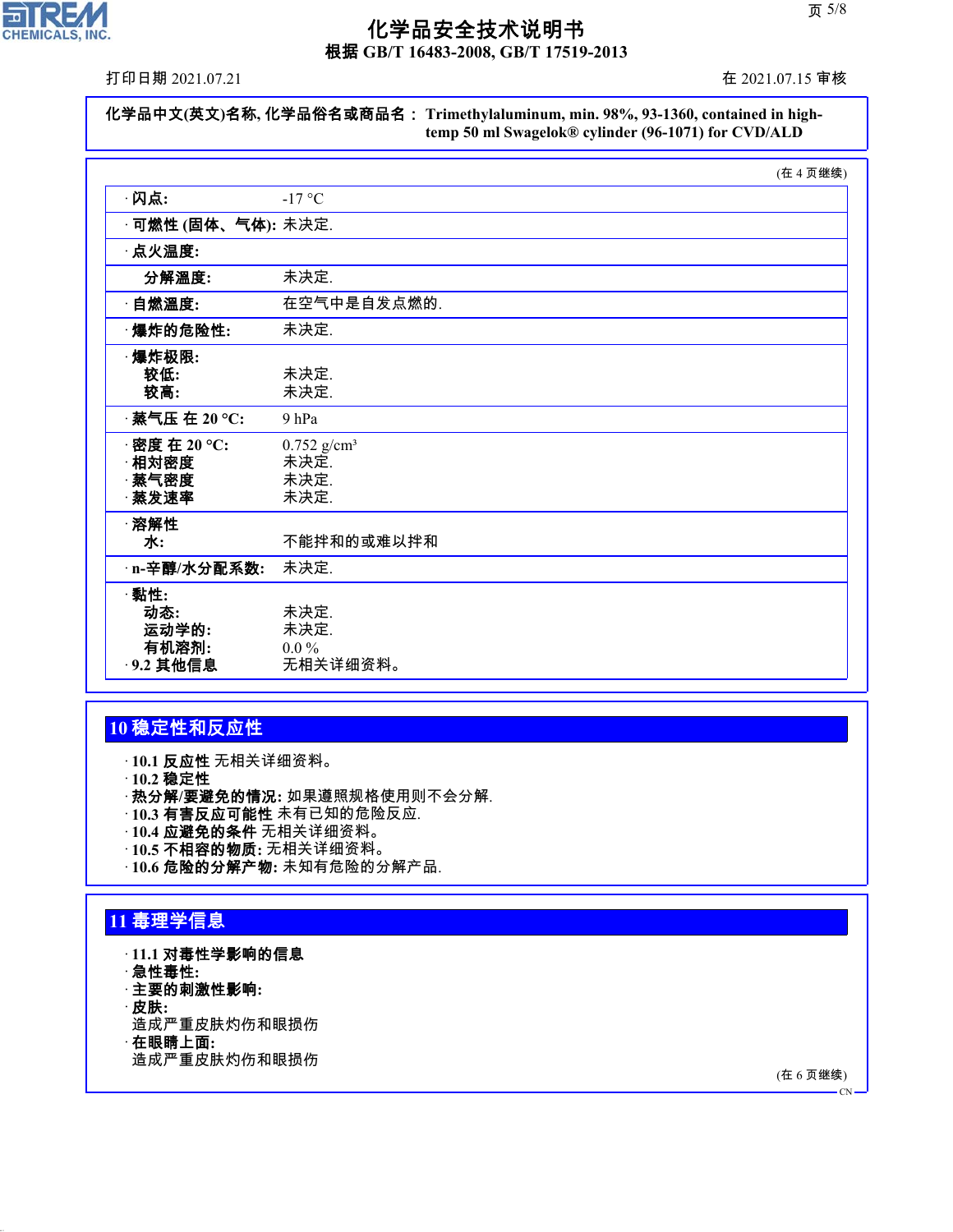根据 **GB/T 16483-2008, GB/T 17519-2013**

打印日期 2021.07.21 在 2021.07.15 审核

 $\overline{\mathbf{r}}$ 

CHEMICALS, INC.

化学品中文**(**英文**)**名称**,** 化学品俗名或商品名: **Trimethylaluminum, min. 98%, 93-1360, contained in hightemp 50 ml Swagelok® cylinder (96-1071) for CVD/ALD**

· 致敏作用**:**

(在 5 页继续)

### **12** 生态学信息

- · **12.1** 生态毒性
- · 水生毒性**:** 无相关详细资料。
- · **12.2** 持久性和降解性 无相关详细资料。
- · **12.3** 潜在的生物累积性 无相关详细资料。
- · **12.4** 土壤内移动性 无相关详细资料。
- · 额外的生态学资料**:**
- · 总括注解**:** 不要让未被稀释或未被中和的产品接触下水道或排水沟渠.
- · **12.5 PBT(**残留性、生物浓缩性、毒性物质**)** 及 **vPvB(**高残留性、高生物浓缩性物质**)**评价结果
- · **PBT(**残留性、生物浓缩性、毒性物质**)** 不适用的
- · **vPvB(**高残留性、高生物浓缩性物质**):** 不适用的
- · **12.6** 其他副作用 无相关详细资料。

## **13** 废弃处置

44.1.1

- · **13.1** 废弃处置方法
- · 建议**:** 不能将该产品和家居垃圾一起丢弃. 不要让该产品接触污水系统.
- · 受汚染的容器和包装**:**
- · 建议**:** 必须根据官方的规章来丢弃.

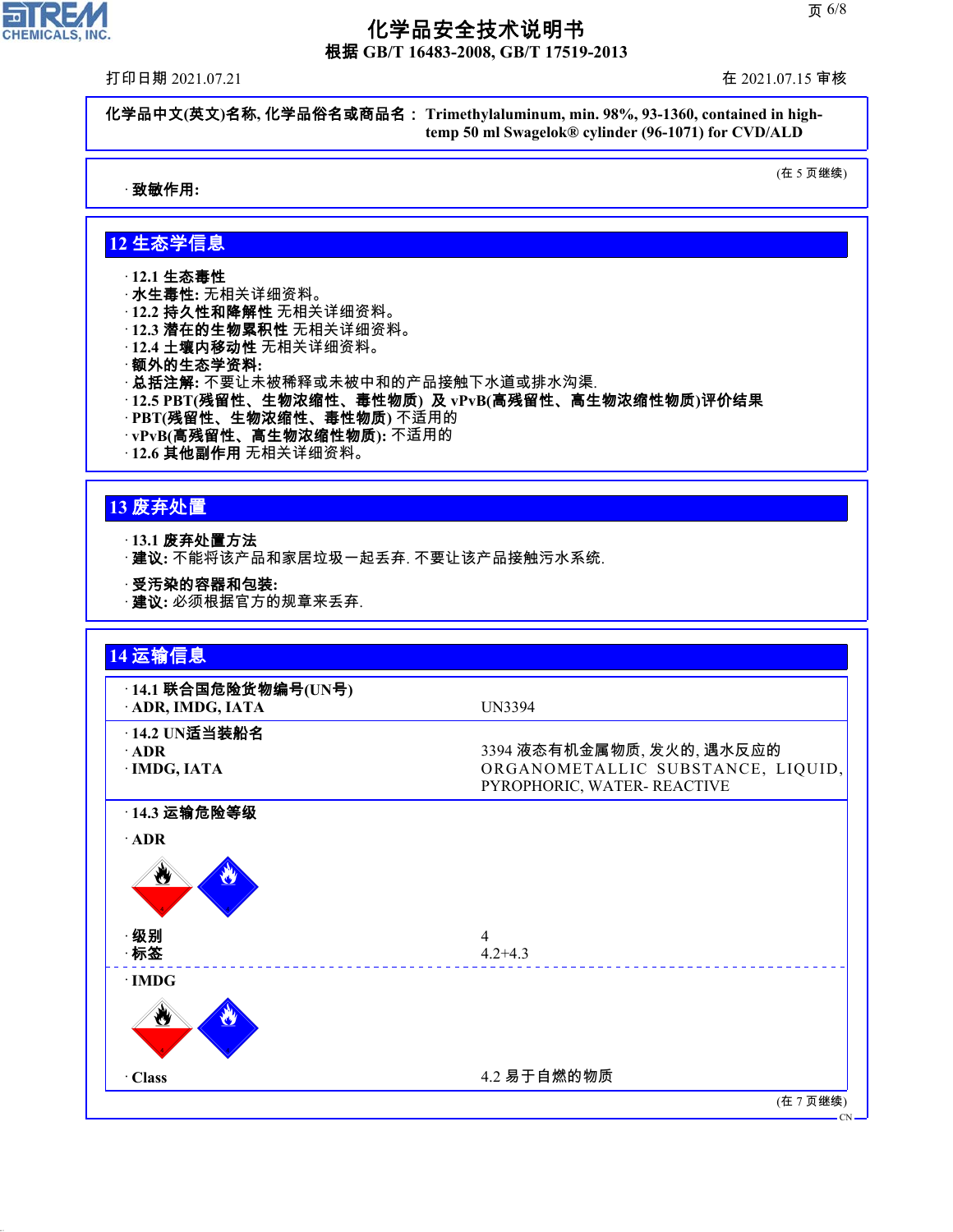根据 **GB/T 16483-2008, GB/T 17519-2013**

打印日期 2021.07.21 在 2021.07.15 审核

CHEMICALS, INC.

|                                            | (在6页继续)                                                                                            |
|--------------------------------------------|----------------------------------------------------------------------------------------------------|
| · Label                                    | 4.2/4.3                                                                                            |
| $\cdot$ IATA                               |                                                                                                    |
| ₩                                          |                                                                                                    |
| · Class                                    | 4.2 易于自燃的物质                                                                                        |
| · Label                                    | 4.2(4.3)                                                                                           |
| · 14.4 包装组别<br>· ADR, IMDG, IATA           | I                                                                                                  |
| · 14.5 危害环境:<br>海运污染物质:                    | 不是                                                                                                 |
| · 14.6 用户特别预防措施                            | 不适用的                                                                                               |
| ·危险编码:                                     | X333                                                                                               |
| · EMS 号码:                                  | $F-G, S-M$                                                                                         |
| · Stowage Category                         | D                                                                                                  |
| <b>Handling Code</b><br>· Segregation Code | H1 Keep as dry as reasonably practicable<br>SG26 In addition: from goods of classes 2.1 and 3 when |
|                                            | stowed on deck of a containership a minimum distance of                                            |
|                                            | two container spaces athwartship shall be maintained,                                              |
|                                            | when stowed on ro-ro ships a distance of 6 m athwartship                                           |
|                                            | shall be maintained.                                                                               |
|                                            | SG35 Stow "separated from" acids.                                                                  |
|                                            | SG63 Stow "separated longitudinally by an intervening                                              |
|                                            | complete compartment or hold from" Class 1.                                                        |
| ·14.7 MARPOL73/78(针对船舶引起的海洋污染预防            |                                                                                                    |
| 协约)附件书2及根据IBC Code(国际装船货物编码)<br>的大量运送      | 不适用的                                                                                               |
| 运输/额外的资料:                                  |                                                                                                    |
| $\cdot$ ADR                                |                                                                                                    |
| <b>Excepted quantities (EQ)</b>            | Code: E0<br>Not permitted as Excepted Quantity                                                     |
|                                            |                                                                                                    |
| $\cdot$ IMDG<br>· Limited quantities (LQ)  | $\theta$                                                                                           |
| <b>Excepted quantities (EQ)</b>            | Code: E0                                                                                           |
|                                            | Not permitted as Excepted Quantity                                                                 |
|                                            |                                                                                                    |

## **15** 法规信息

· **15.1** 对相应纯物质或者混合物的安全、保健及环境法规**/**法律

新化学物质环境管理办法

- · 中国现有化学物质名录
- 有列出物质.

44.1.1

(在 8 页继续)